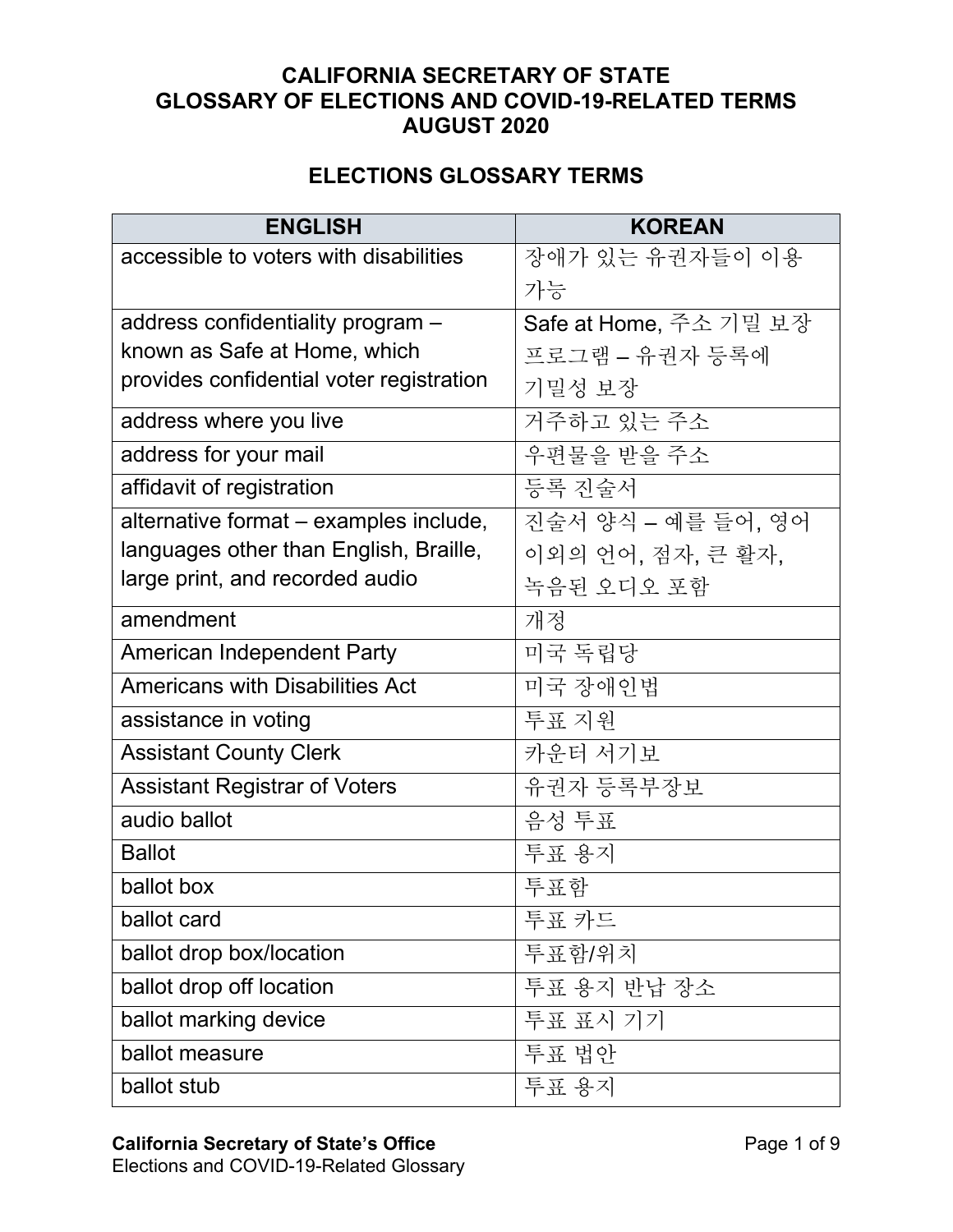| bilingual poll worker                  | 이중 언어 투표 담당자    |
|----------------------------------------|-----------------|
| bond measure                           | 채권 방안           |
| <b>California Constitution</b>         | 캘리포니아 주헌법       |
| California Secretary of State's office | 캘리포니아 국무 장관실    |
| Candidate                              | 후보자             |
| cast a vote                            | 투표하세요           |
| <b>Conditional Voter Registration</b>  | 조건부 유권자 등록      |
| confirm your registration              | 등록을 확인하세요       |
| consolidated precinct                  | 통합 구역           |
| constitutional                         | 헌법상             |
| county                                 | 국가              |
| <b>County Clerk</b>                    | 카운티 서기          |
| county measure                         | 카운티 법안          |
| <b>County Voter Information Guide</b>  | 카운티 유권자 정보 가이드  |
| curbside voting                        | 가두투표            |
| decline to state                       | 언급을 거부합니다       |
| <b>Democratic Party</b>                | 민주당             |
| district                               | 지구              |
| drive-through voting                   | 드라이브스루 투표       |
| duplicate vote                         | 중복 투표           |
| early voting                           | 조기 투표           |
| elderly voters                         | 노인 유권자          |
| election                               | 선거              |
| Election Administration Plan (EAP)     | 선거 관리 계획 (EAP)  |
| <b>Election Day</b>                    | 선거일             |
| election inspector                     | 선거 조사관          |
| election observer                      | 선거 참관인          |
| election official                      | 선거 관리원          |
| election worker                        | 선거 운동원          |
| Electioneering                         | 선거 운동           |
| electronic pollbook or e-pollbook      | 전자 투표지 또는 e-투표지 |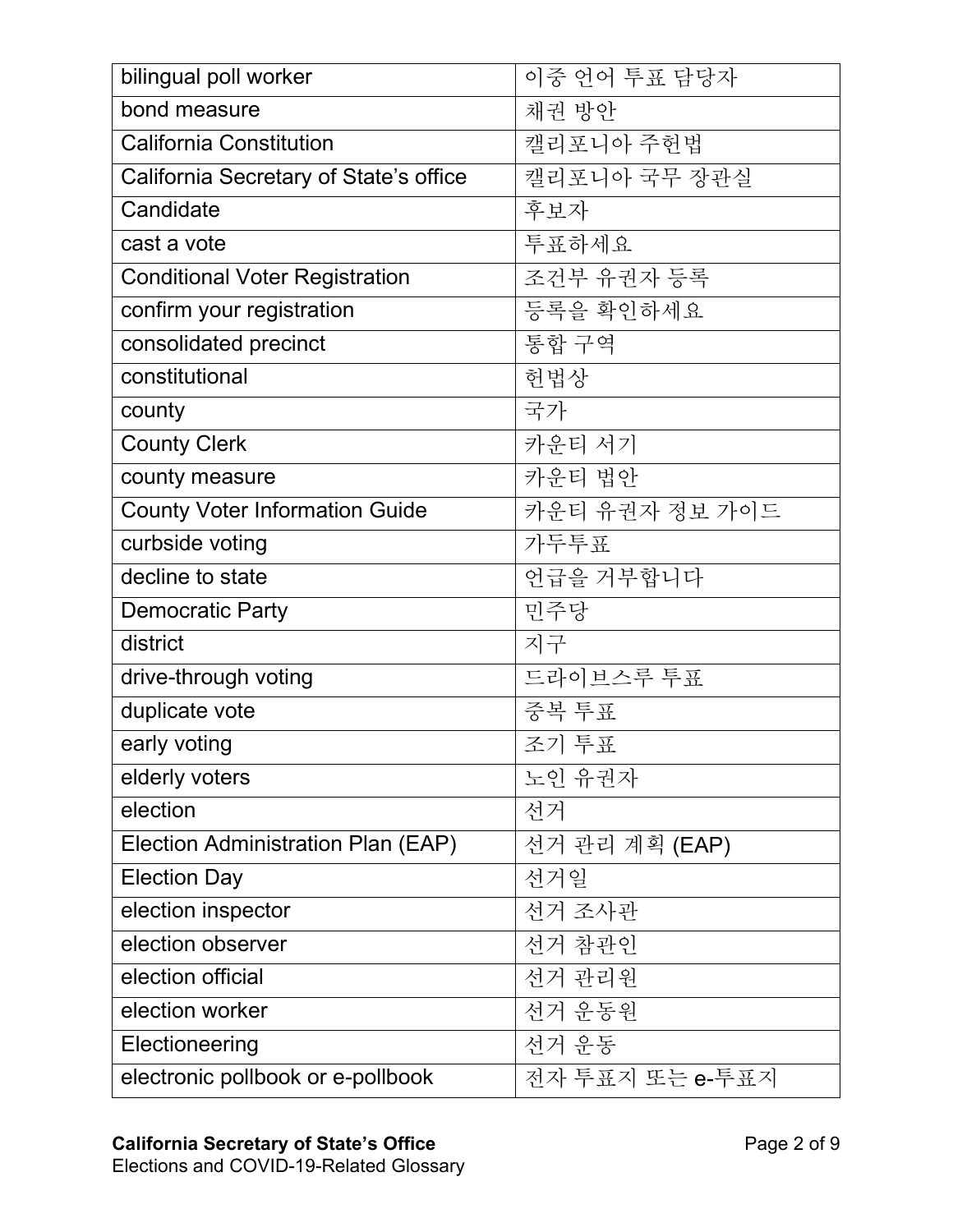| eligible voters                           | 유권자                 |
|-------------------------------------------|---------------------|
| fiscal impact                             | 재정적 영향              |
| general election                          | 총선거                 |
| <b>Green Party</b>                        | 녹색당                 |
| identification                            | 신분증                 |
| initiative measure                        | 발의 법안               |
| instructions to voters                    | 유권자 지침              |
| <b>Language Accessibility Advisory</b>    | 언어 접근성 자문위원회 (LAAC) |
| Committee (LAAC)                          |                     |
| layout guidance                           | 레이아웃 안내             |
| <b>Libertarian Party</b>                  | 자유당                 |
| local measure                             | 지역 방안               |
| mail ballots                              | 우편 투표지              |
| marking device                            | 표시 기기               |
| military and overseas voters              | 군인 및 해외 유권자         |
| multilingual services                     | 다국어 서비스             |
| <b>No</b>                                 | 아니오                 |
| No Party Preference                       | 선호하는 정당 없음          |
| Nonpartisan                               | 초당파                 |
| Office of the Registrar of Voters         | 유권자 등록 사무소          |
| official ballot                           | 공식 투표               |
| Overvote                                  | 초과 투표               |
| paper ballot                              | 종이 투표지              |
| Peace and Freedom Party                   | 평화 자유당              |
| please print                              | 인쇄하십시오              |
| poll worker                               | 투표관리인               |
| polling place                             | 투표소                 |
| Precinct                                  | 선거구                 |
| pre-registration – California youth can   | 사전 등록 – 캘리포니아에      |
| pre-register to vote if they are 16 or 17 | 거주하는 16 세 또는 17 세   |
| years old and meet the other voter        | 이상의 청소년은 기타 유권자     |
| registration eligibility requirements and |                     |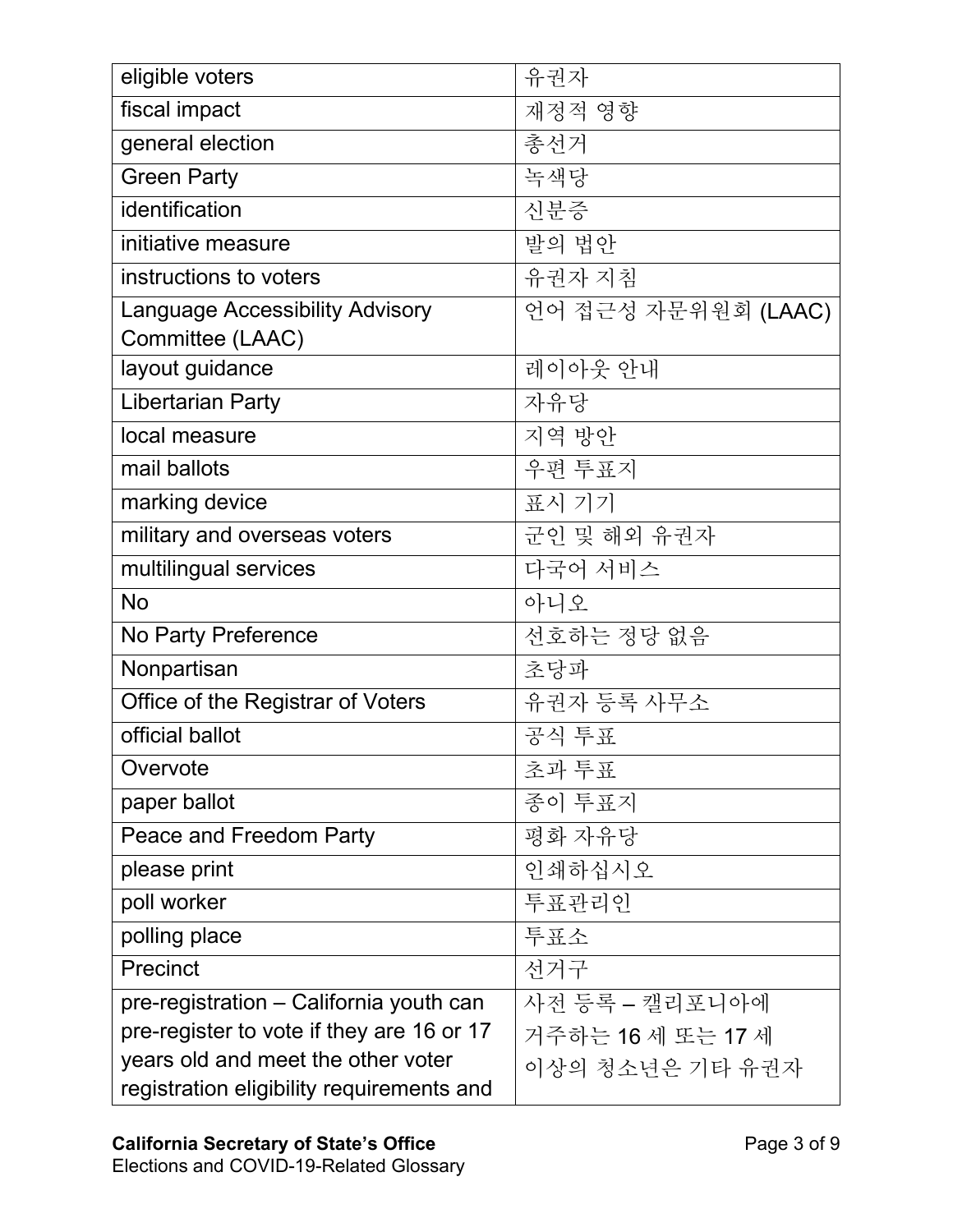| their registration will become active | 등록 자격 요건을 충족하는 경우 |
|---------------------------------------|-------------------|
| once they turn 18 years old           | 유권자 사전 등록을 할 수    |
|                                       | 있으며, 18 세가 되면 등록이 |
|                                       | 유효합니다.            |
| primary election                      | 예비 선거             |
| proposition                           | 법률 개정안            |
| provisional ballot                    | 임시 투표 용지          |
| provisional ballot envelope           | 임시 투표 용지 봉투       |
| public comment period                 | 대중 여론 수렴 기간       |
| public consultation meeting           | 공개 협의회            |
| public hearing                        | 공청회               |
| recall election                       | 소환 선거             |
| register to vote                      | 투표 등록             |
| registered voters                     | 등록된 유권자           |
| registration form                     | 등록 양식             |
|                                       |                   |
| referendum measure                    | 국민 투표 조치          |
| Remote Accessible Vote by Mail        | 원격 접근 가능한 우편 투표   |
| (RAVBM)                               | (RAVBM)           |
| replacement ballot                    | 투표 용지 교체          |
| <b>Republican Party</b>               | 공화당               |
| re-register                           | 재등록               |
| roster                                | 명단                |
| runoff election                       | 결선 선거             |
| sample ballot                         | 샘플 투표 용지          |
| school measure                        | 학교 법안             |
| secrecy sleeve                        | 비밀 유지             |
| Signature                             | 서명                |
| special election                      | 특별 선거             |
| spoiled ballot                        | 잘못된 투표            |
| state initiative                      | 주 발의안             |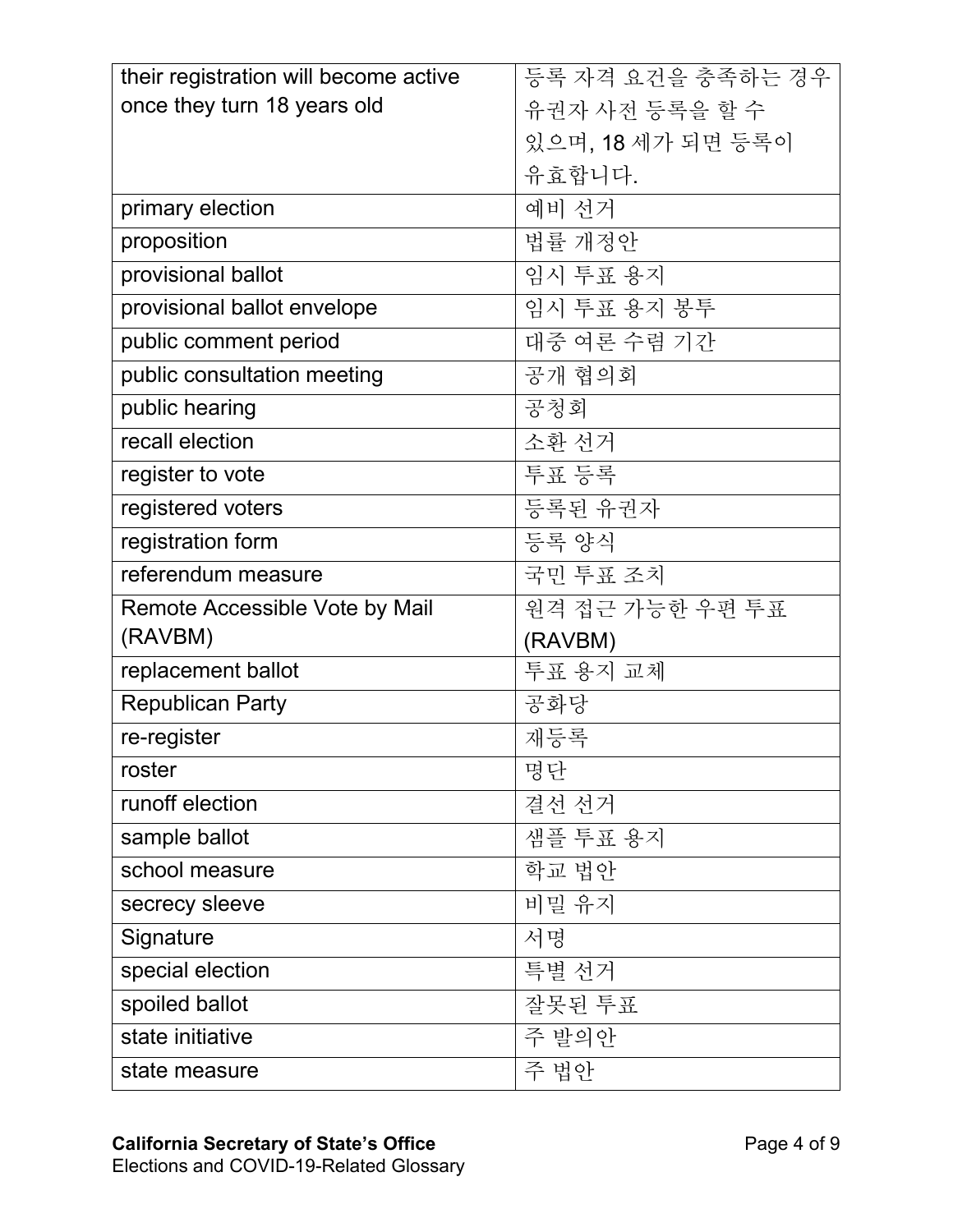| <b>Statewide Special Election</b>    | 주 전체 특별 선거       |
|--------------------------------------|------------------|
| <b>Stylus</b>                        | 스타일러스            |
| touch screen                         | 터치 스크린           |
| Vote                                 | 导豆               |
| vote both sides of the ballot        | 투표 용지의 양쪽에 투표하세요 |
| vote center                          | 중앙에 투표           |
| vote for no more than                | 투표는 xx 이하        |
| vote for one                         | 투표는 하나만          |
| vote for up to                       | 투표는 최대 xx 까지     |
|                                      |                  |
| Vote by Mail                         | 우편으로 투표          |
| Vote by Mail return envelope         | 우편 반송 봉투로 투표     |
| Voter                                | 유권자              |
| <b>Voter Bill of Rights</b>          | 유권자 권리 장전        |
| voter feedback                       | 유권자 피드백          |
| voter information pamphlet           | 유권자 정보 팜플랫       |
| voter instructions                   | 유권자 지침           |
| voter outreach                       | 유권자 지원           |
| voter outreach plan                  | 유권자 지원 플랜        |
| voter services                       | 유권자 서비스          |
| <b>Voter's Choice Act</b>            | 유권자의선택법          |
| voters with disabilities             | 장애가 있는 유권자       |
| Voting                               | 导豆               |
| <b>Voting Accessibility Advisory</b> | 투표 접근성 자문위원회     |
| Committee (VAAC)                     | (VAAC)           |
| voting booth                         | 투표소              |
| voting equipment                     | 투표 장비            |
| <b>Voting Rights Act</b>             | 투표 권리 법안         |
| voting station                       | 투표소              |
| wheelchair accessible                | 휠체어 이용 가능        |
| write-in candidate                   | 기명 후보            |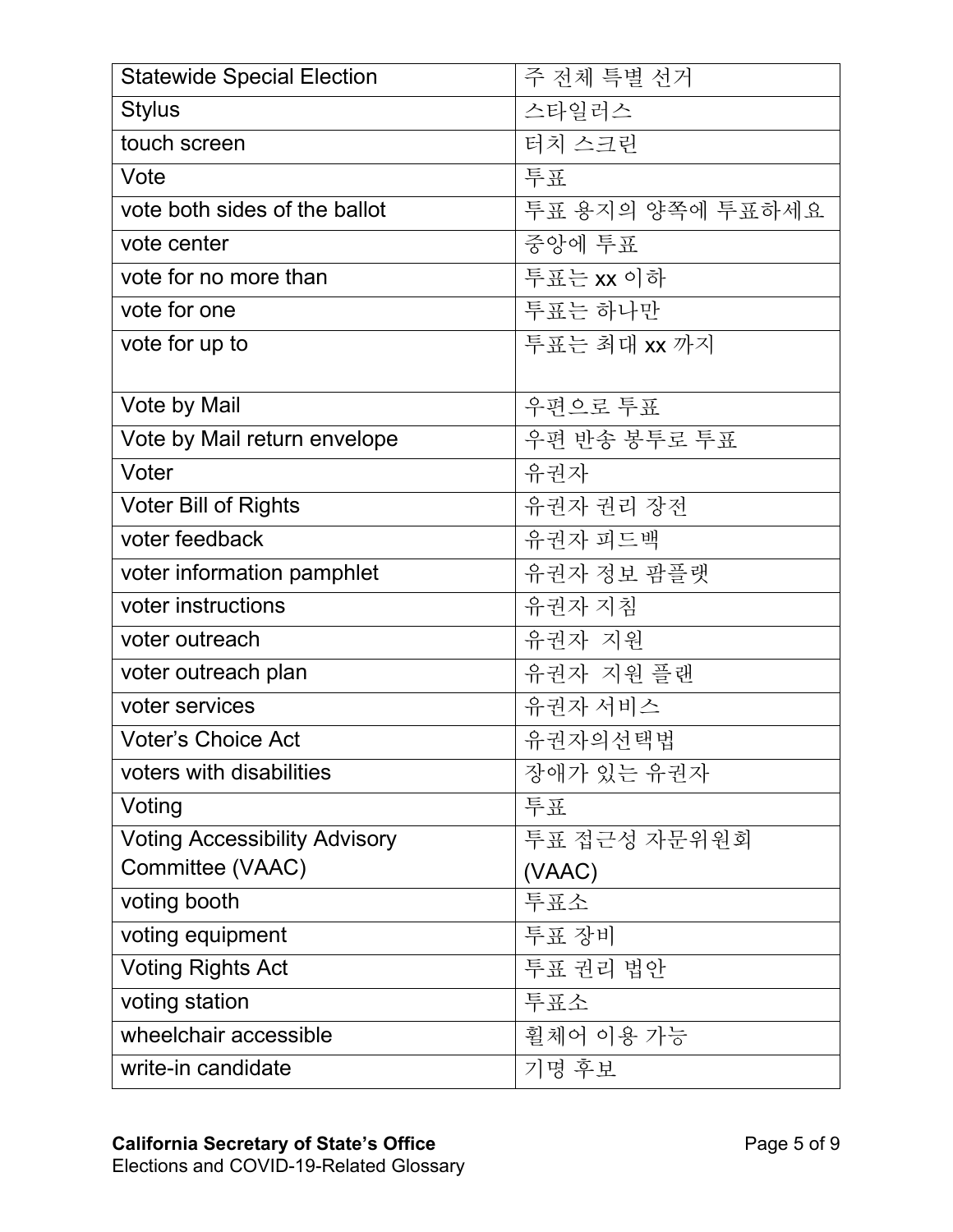## **COVID-19-RELATED GLOSSARY TERMS**

| cleaning supplies                        | 청소 용품                |
|------------------------------------------|----------------------|
| commonly used surfaces                   | 일반적으로 사용되는 표면        |
| Coronavirus Aid, Relief, and Economic    | 코로나 바이러스 원조, 구호 및    |
| Security (CARES) Act                     | 경제 안보 (CARES) 법안     |
| <b>County Health Guidance</b>            | 카운티 보건 지침            |
| <b>County Health Officials</b>           | 카운티 보건 공무원           |
| coverage of the mouth and nose           | 입과 코 가리기             |
| COVID-19 pandemic                        | COVID-19 감염 세계적      |
|                                          | 대유행병                 |
| COVID-19 prevention plan                 | COVID-19 예방 계획       |
| COVID-19 symptoms - includes fever       | 질병 통제 예방 (CDC)에 따르면  |
| or chills, cough, shortness of breath or | COVID-19 증상은 발열, 오한, |
| difficulty breathing, fatigue, muscle or | 기침, 숨가쁨, 또는 호흡 곤란,   |
| body aches, headache, new loss of        | 피로, 근육 또는 몸통, 두통, 미각 |
| taste or smell, sore throat, congestion  | 또는 후각 상실, 인후통, 코막힘   |
| or runny nose, nausea, vomiting, or      | 또는 콧물, 메스꺼움, 구토, 또는  |
| diarrhea, as described by the Centers    | 설사를 포함합니다.           |
| for Disease Control and Prevention       |                      |
| (CDC)                                    |                      |
| disinfecting tools                       | 소독 도구                |
| disinfecting wipes                       | 소독 물티슈               |
| <b>Executive Order N-64-20</b>           | 행정 명령 N-64-20        |
| <b>Executive Order N-67-20</b>           | 행정 명령 N-67-20        |
| face covering                            | 얼굴 가리기               |
| face mask                                | 얼굴 마스크               |
| face shield                              | 얼굴 보호                |
| Fever                                    | 발열                   |
| Gloves                                   | 장갑                   |
| hand hygiene                             | 손 위생                 |
| hand sanitizer                           | 손 소독제                |
| hand-washing – washing hands with        | 손 닦기 – 비누를 묻혀 최소 20  |
| soap and water and scrubbing for at      | 초간 흐르는 물에 손을 닦거나,    |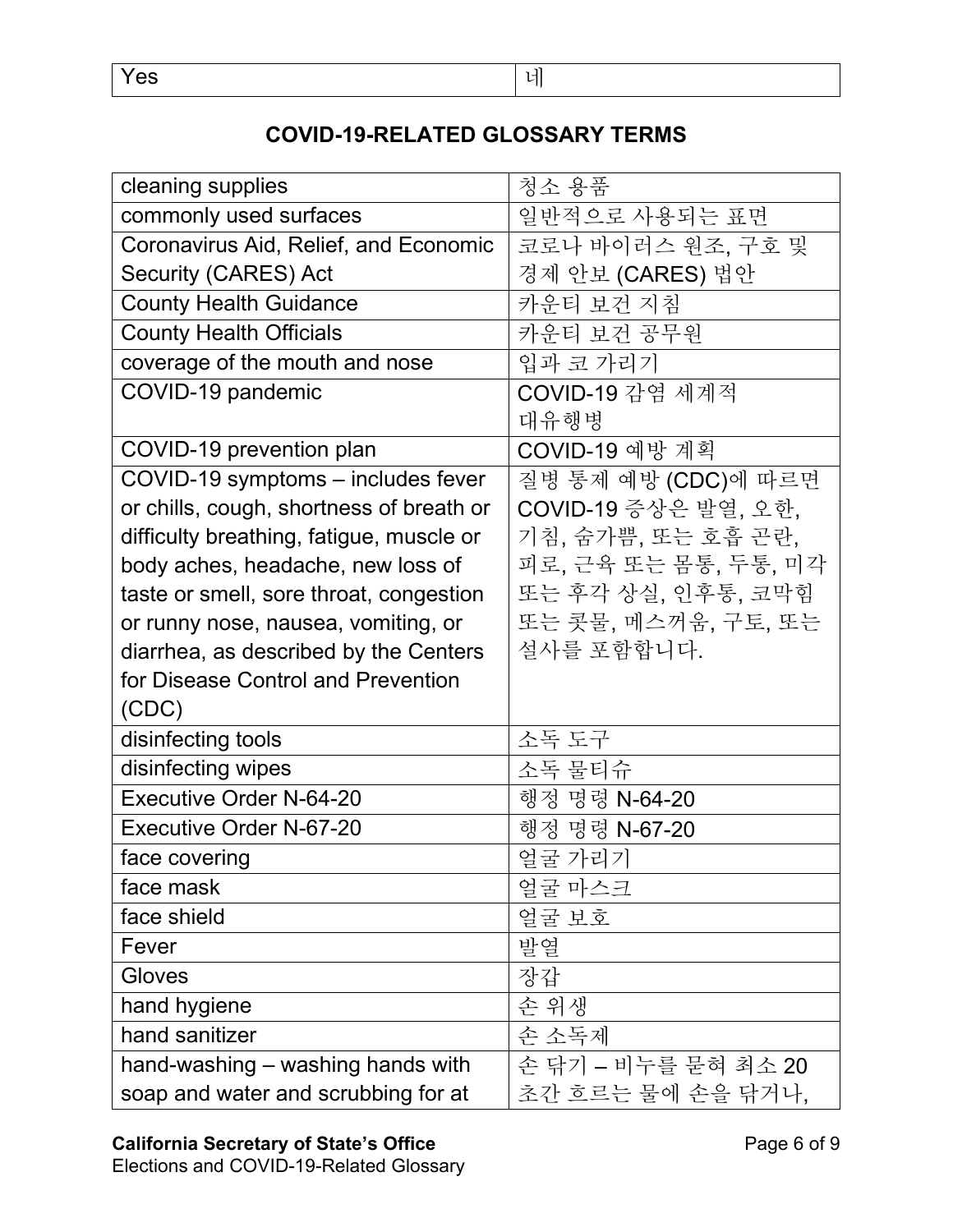| least 20 seconds, or using hand         | 비누 또는 물을 이용할 수 없는    |
|-----------------------------------------|----------------------|
| sanitizer where soap or running water   | 경우, 손 소독제를 사용하세요     |
| are unavailable                         |                      |
| health and safety                       | 건강 및 안전              |
| high-use areas                          | 많이 사용되는 장소           |
| illness - reported illness ranges from  | 질병 - 보고된 질병은 매우      |
| very mild (some people have no          | 경미한 (일부 무증상) 질병부터    |
| symptoms) to severe illness             | 심각한 질병까지 다양합니다.      |
| protective equipment - includes face    | 보호 장비 - 얼굴 마스크, 장갑,  |
| coverings, gloves, and other protective | 기타 보호 장비 포함          |
| gear                                    |                      |
| physical barrier                        | 물리적 차단               |
| physical distancing                     | 물리적 거리두기             |
| plexiglass                              | 플렉시 글라스              |
| potentially infectious                  | 잠재적 전염성              |
| proper sneezing and coughing            | 질병 통제 및 예방 센터 (CDC)에 |
| etiquette – includes covering coughs    | 따르면 질병 감염 예방을 위한     |
| and sneezes and washing hands to        | 적절한 재채기 및 기침 에티켓은    |
| assist with infection control, as       | 기침과 재채기시 얼굴을 가리고     |
| described by the Centers for Disease    | 손을 씻는 것입니다.          |
| Control and Prevention (CDC)            |                      |
| public health guidance                  | 공중 보건 지침             |
| public health officials                 | 공중 보건 공무원            |
| risk assessment                         | 위험 평가                |
| serious underlying medical conditions   | 심각한 기저 질환 – 심장 또는 폐  |
| - includes such conditions as heart or  | 질환 또는 당뇨병과 같은 질환     |
| lung disease or diabetes                | 포함                   |
| Stay-At-Home Order                      | 자가 격리 명령             |
| Temperature                             | 온도                   |
| voter directional signs                 | 유권자 방향 표시            |
| voting system cleaning                  | 투표 시스템 클리닝           |

## **COVID-19-RELATED GLOSSARY PHRASES**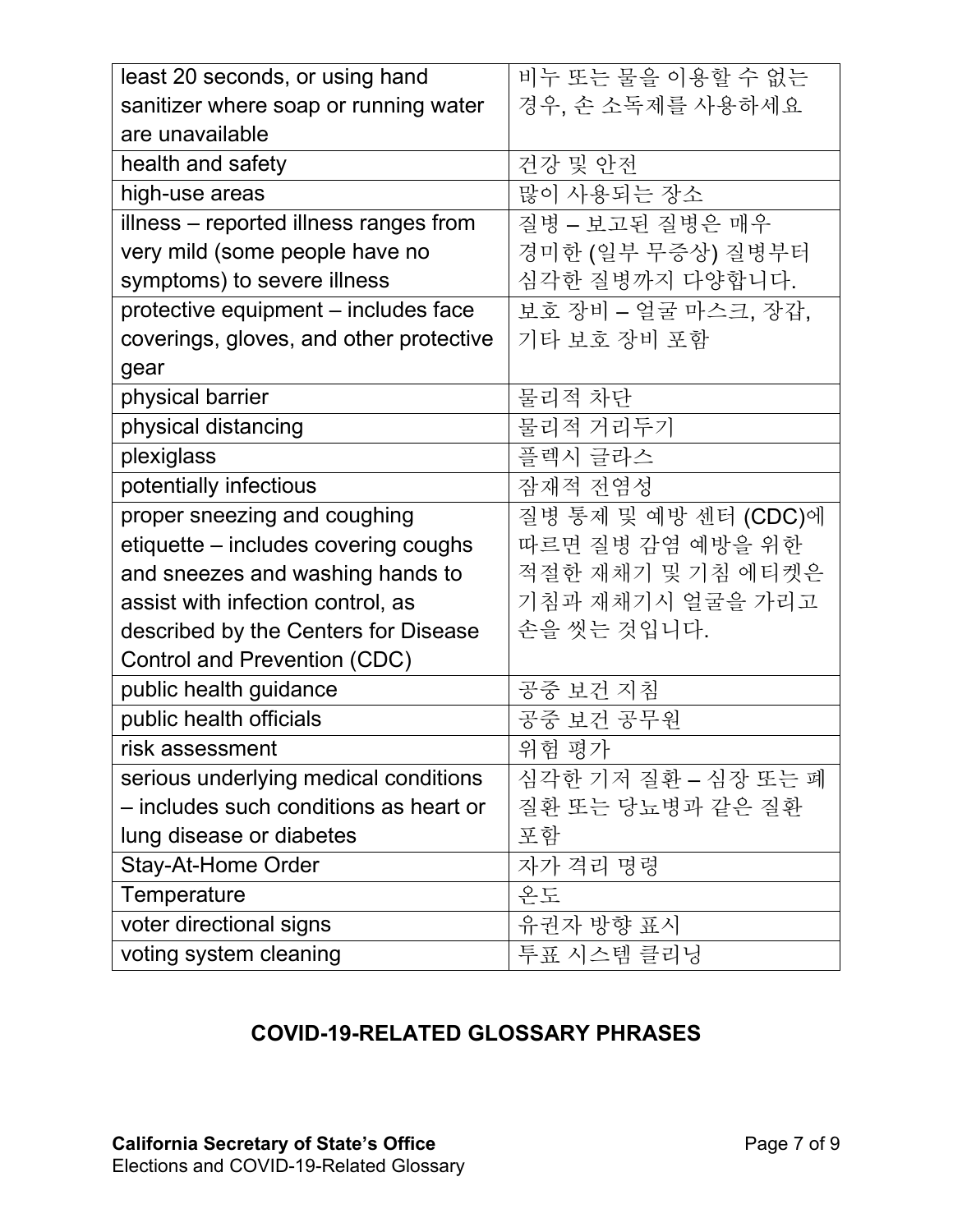| Please wear a facial covering over       | 마스크로 코와 입을 가려      |
|------------------------------------------|--------------------|
| your nose and mouth.                     | 착용하세요.             |
| Maintain 6 feet of physical distance     | 건물 내 다른 사람과의 물리적   |
| between you and others in the            | 거리를 6 피트 유지하세요.    |
| building.                                |                    |
| Avoid physical contact.                  | 신체 접촉을 피하세요.       |
| Use hand sanitizer at the check-in       | 체크인시 투표 전과 후에      |
| station before and after voting.         | 손소독제를 사용하세요.       |
| Place your own ballot into the tabulator | 자신의 투표 용지를 표 작성기   |
| or ballot box.                           | 또는 투표함에 넣으세요.      |
| Thanks for wearing your mask.            | 마스크를 착용해주셔서        |
|                                          | 감사합니다.             |
| Remember to use the hand sanitizer.      | 손소독제를 꼭 사용해주시기     |
|                                          | 바랍니다.              |
| Thanks for keeping your distance.        | 거리를 유지해주셔서         |
|                                          | 감사합니다.             |
| Make sure your hands are dry before      | 종이 투표지를 만지기 전 손을 꼭 |
| touching your paper ballot.              | 말리시기 바랍니다.         |
| Place used items here for cleaning.      | 청소를 위해 사용한 물건은     |
|                                          | 여기에 두십시오.          |
| Health guidelines to use a face          | 마스크를 착용하고 신체적      |
| covering and maintain physical           | 거리를 유지하는 것은 귀하와    |
| distancing are here to protect you and   | 타인을 보호하기 위한 것입니다.  |
| others. Please follow them.              | 꼭 지켜주시기 바랍니다.      |
| A face covering can be provided for      | 이용 가능할 경우, 마스크가    |
| you to use, if available.                | 제공될 수 있습니다.        |
| We regret that you're unwilling to       | 가이드 라인을 따르지 않으신    |
| follow the guidelines, but we do         | 것에 대해 유감으로 생각하나.   |
| respect your right to vote. Please give  | 저희는 귀하의 투표권을       |
| us a bit of time to organize the area to | 존중합니다. 귀하, 선거 관리인, |
| allow additional physical distance       | 기타 유권자들 간의 신체적     |
| between you, our fellow election         |                    |
| workers, observers, and other voters.    |                    |